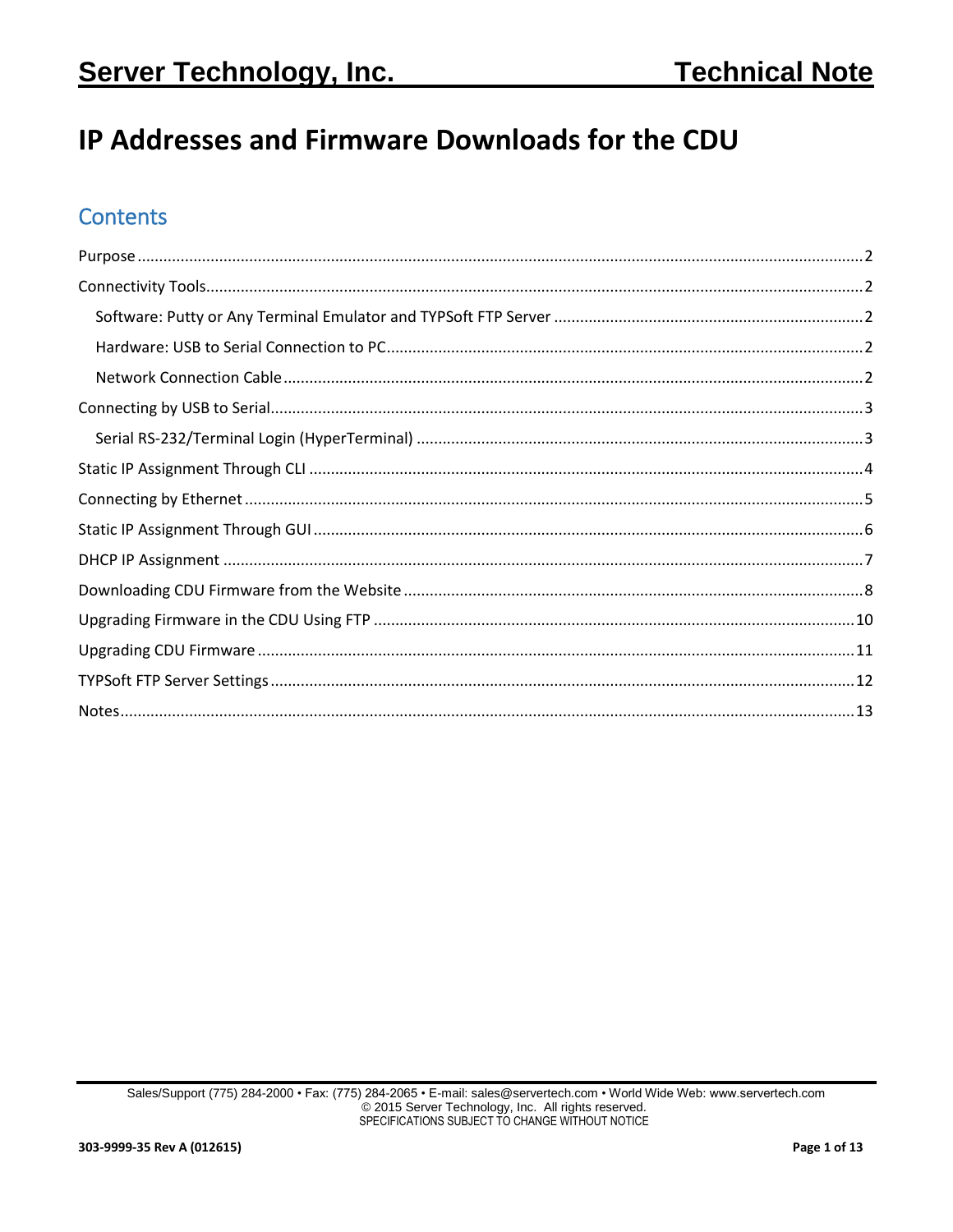## <span id="page-1-0"></span>Purpose

This technical note provides instructions for setting IP addresses and downloading firmware versions.

## <span id="page-1-1"></span>Connectivity Tools

The following connectivity tools allow a connection to the CDU for configuring basic network functions.

#### <span id="page-1-2"></span>Software: Putty or Any Terminal Emulator and TYPSoft FTP Server

 Running TYPSoft FTP Server on your PC enables your PC to act as an FTP Server whereas the CDU is the FTP Client.

#### <span id="page-1-3"></span>Hardware: USB to Serial Connection to PC

- (serial:#CAB-1205)
- (Servertech DB9 RJ12 adapter number #ADP-0019 )

#### <span id="page-1-4"></span>Network Connection Cable

- Download TYPSoft FTP Server and install: <ftp://ftp.servertech.com/pub/firmware/Sentry3/TYPSoft>
- Default IP address of the CDU is: 192.168.1.254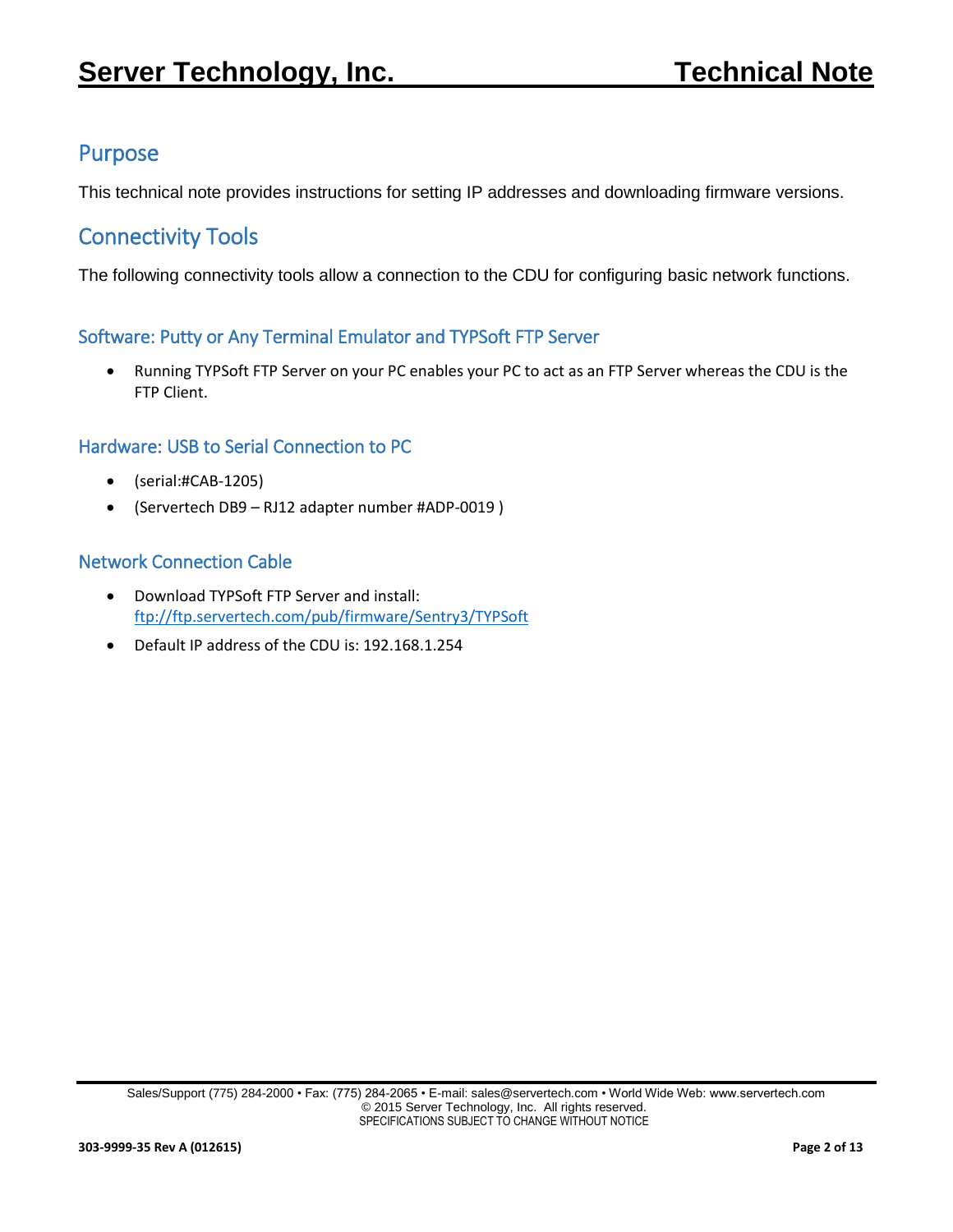# <span id="page-2-0"></span>Connecting by USB to Serial

#### <span id="page-2-1"></span>Serial RS-232/Terminal Login (HyperTerminal)

This method might be the easiest way for initial configuration of the Sentry CDUs, but it requires a PC with a standard DB9-Male-DTE serial port.

Many desktop and laptop PCs are no longer equipped with built-in serial ports like this and will require a USB-to-serial converter cable.

The following instructions assume you are already familiar with using a serial connection and generic ANSI/VT100 terminal application, such as HyperTerminal, Tera Term, PuTTY, etc., to communicate to the serial/console interface of various devices.

Use the black DB9-Female adapter (part #ADP-0019) and the silver-satin RJ45-8P8C-rolled Telco-type patch cable (part #CAB-1205) that were included with the CDU to connect the PC's DB9-Male serial port to the CDU's RJ45-jack serial port labeled "SER".

Configure your choice of terminal application to use the PC's serial COM port, with the following settings:

Baud rate: 9600

Parity: None

Data Bits: 8

Stop Bits: 1

Flow control: None

 **Note:** You can set the IP address of the CDU manually or through a DHCP Server. The following two pages explain both solutions.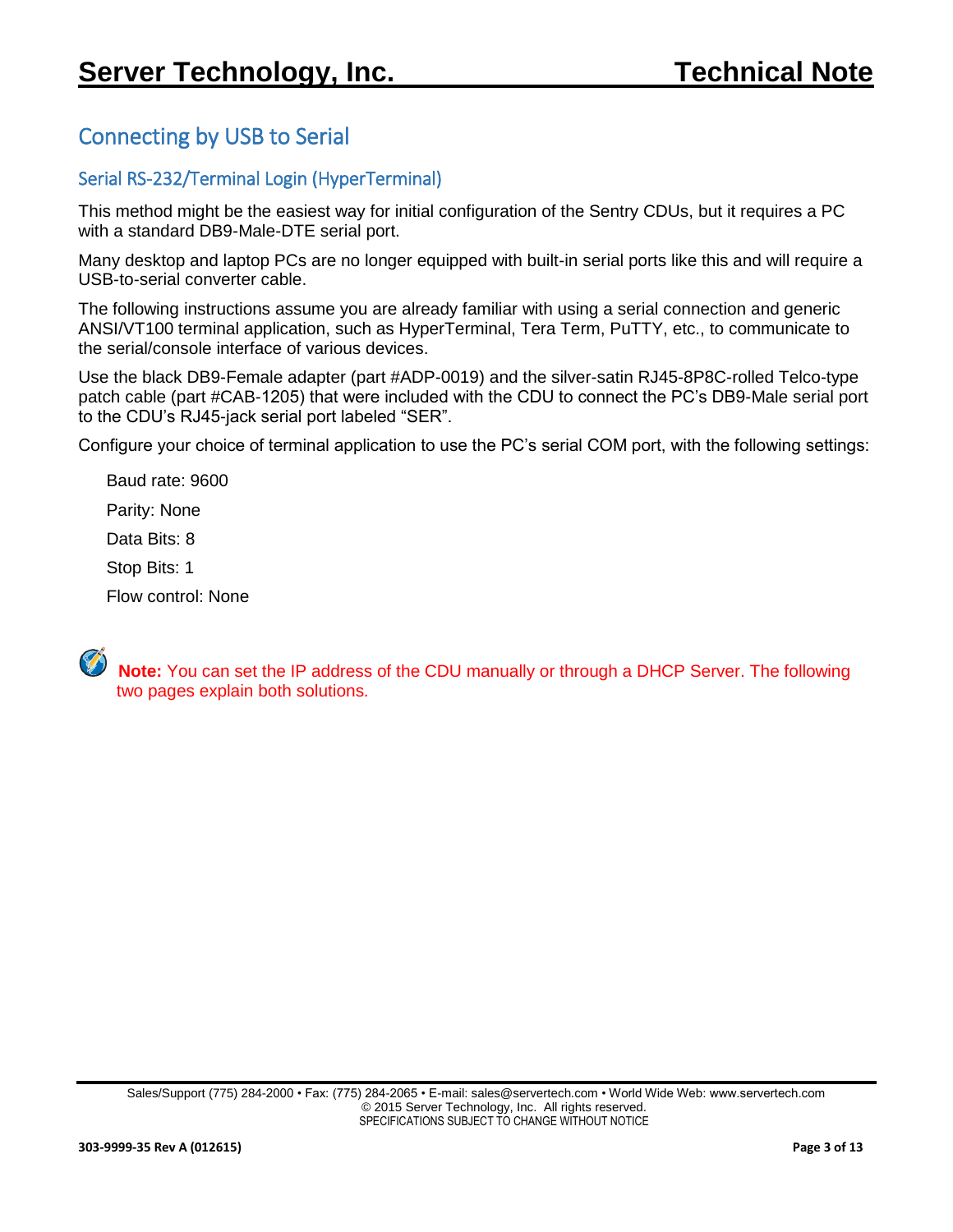# <span id="page-3-0"></span>Static IP Assignment Through CLI

Enable the terminal connection then press **Enter** to send a carriage-return that starts the session. The CDU will respond with something similar to:

Sentry CDU version 7.0x

Username: Enter "admn" and press **Enter** to receive the following:

Password: Enter "admn" again and press **Enter** to receive the following:

Switched CDU:

At the CDU prompt, enter the following commands to configure the CDU with network IPv4 address values:

- 1. **set dhcp disabled <Enter>**
- 2. **set ipaddress xxx.xxx.xxx.xxx <Enter>** … where "xxx.xxx.xxx.xxx" is the static IP address to assign to the CDU.
- 3. **set subnet yyy.yyy.yyy.yyy <Enter**> …where "yyy.yyy.yyy.yyy" is the subnet mask to assign to the CDU.
- 4. **set gateway zzz.zzz.zzz.zzz <Enter>** … where *"zzz.zzz.zzz.zzz"* is the subnet mask to assign to the CDU.
- 5. **set dns1** ddd.ddd.ddd.ddd
- 6. **restart <Enter>** Attach the Ethernet cable for the network to the CDU and wait approximately 90 seconds for the CDU's OS to perform a soft restart and initialize on the network. The CDU will then be reachable remotely via network IP connection using HTTP/web.

**Note:** Unless DHCP is going to be used, it is recommended that a network cable connection not be attached to the CDU when it is initially powered up. Otherwise, the CDU may receive network address assignments from a DHCP server that could be unknown, and a local serial/terminal login will then be needed to identify the assigned values.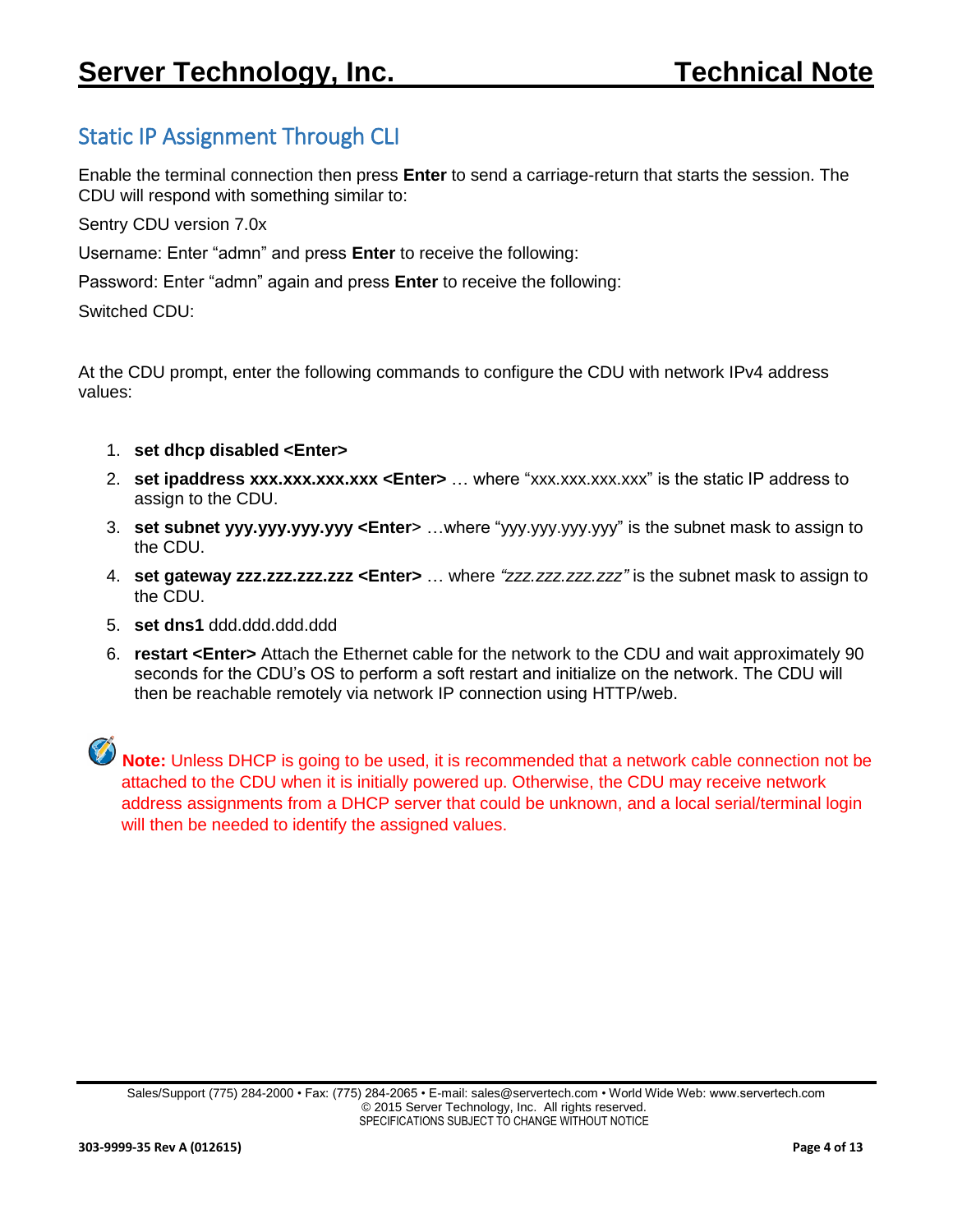## <span id="page-4-0"></span>Connecting by Ethernet

If using a laptop for connecting to the CDU, set your laptop to the settings provided, then reboot your laptop. Use Tera Term or Putty to connect through telnet/ssh or connect through your web browser.

| <b>Laptop IP Settings</b> | <b>Default CDU IP Settings</b> |
|---------------------------|--------------------------------|
| IP: 192.168.1.250         | IP: 192.168.1.254              |
| Mask: 255.255.255.0       | Mask: 255.255.255.0            |
| Gateway: <blank></blank>  | Gateway:<br>blank>             |



The default administrative user login is:

Username = **admn**

Password = **admn**

Note there is no "i" in admn.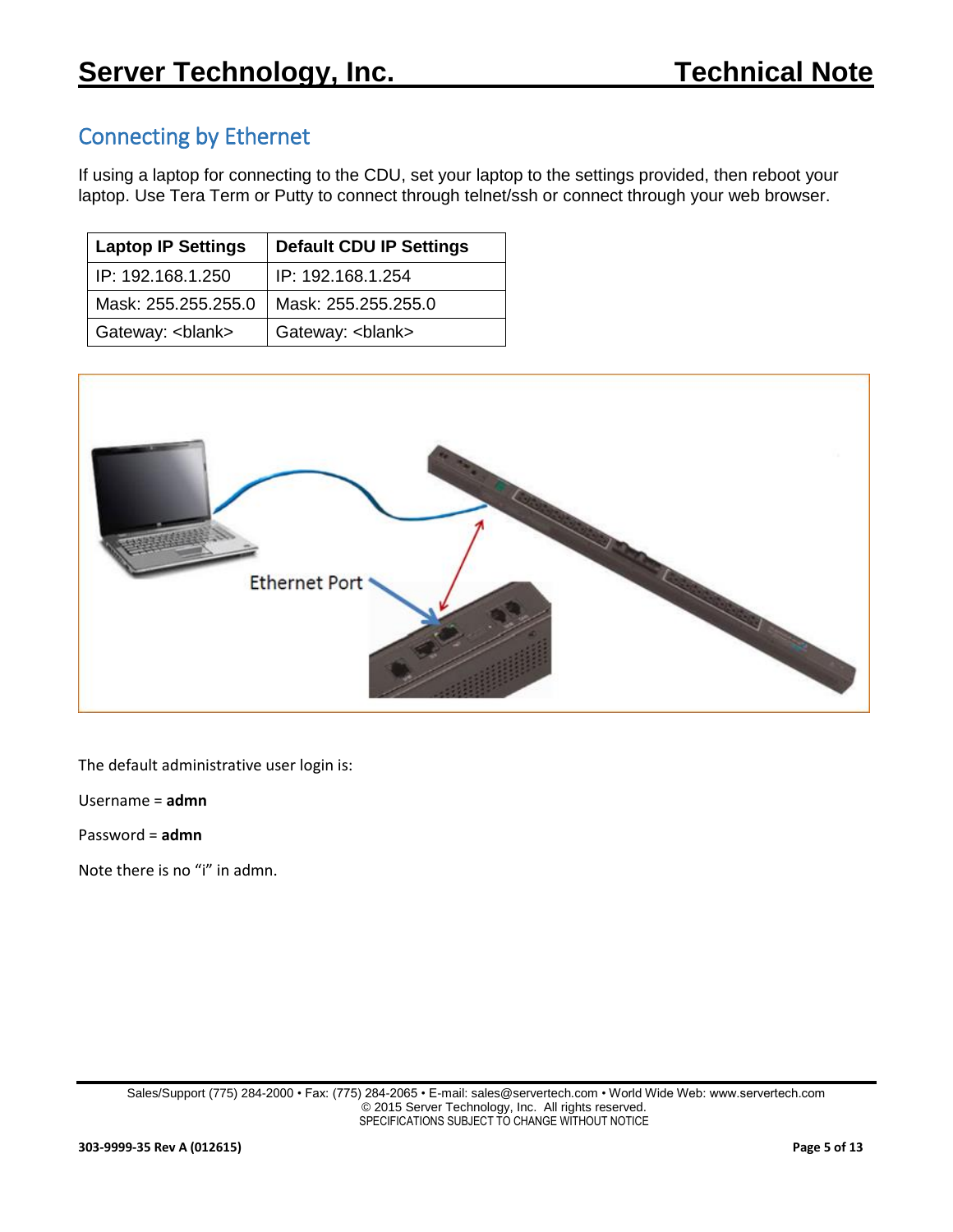# <span id="page-5-0"></span>Static IP Assignment Through GUI

| <b>Server Technology</b>          | Sentry Switched CDU (POPS DPIPS)                                                                 |                                      |
|-----------------------------------|--------------------------------------------------------------------------------------------------|--------------------------------------|
| System                            | <b>Configuration - Network</b>                                                                   | Set your Network to                  |
| <b>Outlet Control</b>             | <b>Network</b>                                                                                   | IPv4 if not using IP6                |
|                                   | Configure network settings                                                                       |                                      |
| <b>Power Monitoring</b>           | Network:                                                                                         | IPv4 only                            |
| Environmental Monitoring          | State:                                                                                           | Static IPv4                          |
| Smart Load Shedding               | Link:<br>Speed:                                                                                  | Up<br>100 Mbps                       |
|                                   | Duplex:                                                                                          | Full                                 |
| Configuration                     | <b>Negotiation:</b>                                                                              | Auto                                 |
| System                            | <b>Autocfg IPv6 Address:</b>                                                                     | FE80::20A:9CFF:FE53:FB5/64           |
| <b>Network</b>                    | <b>IPv4 Address:</b>                                                                             | 10.1.2.146<br>255,255,0,0            |
|                                   | <b>IPV4 Subnet Mask:</b><br><b>IPv4 Gateway:</b><br><b>Primary DNS:</b><br><b>Secondary DNS:</b> | 10.1.1.1<br>10.1.5.133<br>10.1.5.134 |
|                                   |                                                                                                  | Enter in your IPv4 settings          |
| Once logged into the CDU GUI      | Configure static IPv4/IPv6 settings                                                              | here and select Apply at             |
| interface, click on               | <b>IPv6 Address:</b>                                                                             | the bottom of the screen<br>Ħ        |
| <b>Configuration then Network</b> | <b>IPv6 Gateway:</b>                                                                             | once complete<br>11                  |
|                                   | <b>IPv4 Address:</b>                                                                             | 10.1.2.146                           |
|                                   | <b>IPv4 Subnet Mask:</b>                                                                         | 255.255.0.0                          |
|                                   | <b>IPv4 Gateway:</b>                                                                             | 10.1.1.1                             |
|                                   | <b>Primary DNS:</b>                                                                              | 10.1.5.133                           |
|                                   | <b>Secondary DNS:</b>                                                                            | Cancel<br>Apply<br>10.1.5.134        |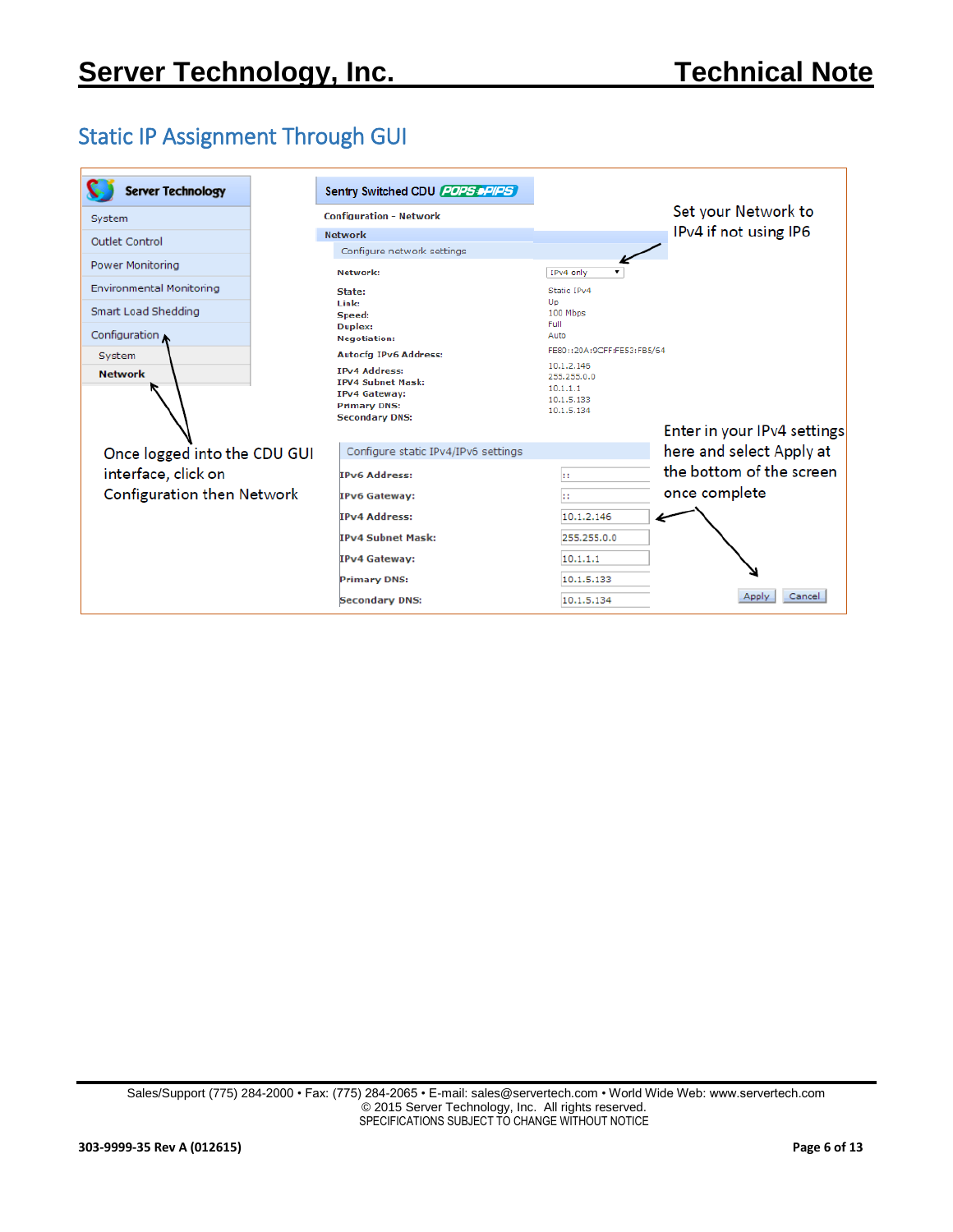## <span id="page-6-0"></span>DHCP IP Assignment

1. Using Putty or another type of Telnet/SSH client, connect to the device serial and login:

 Username: admn Password: admn

- 2. Enter the command **show network** to view current device settings including the current IP address.
- 3. Connect the network cable.
- 4. Once the network cable has been connected, issue the command **restart** to restart the device for the DHCP server to assign the network IP address.
- 5. Enter the command **show network** to view the new network assigned IP address.
- 6. Using a web browser, log into the device using the newly assigned IP address.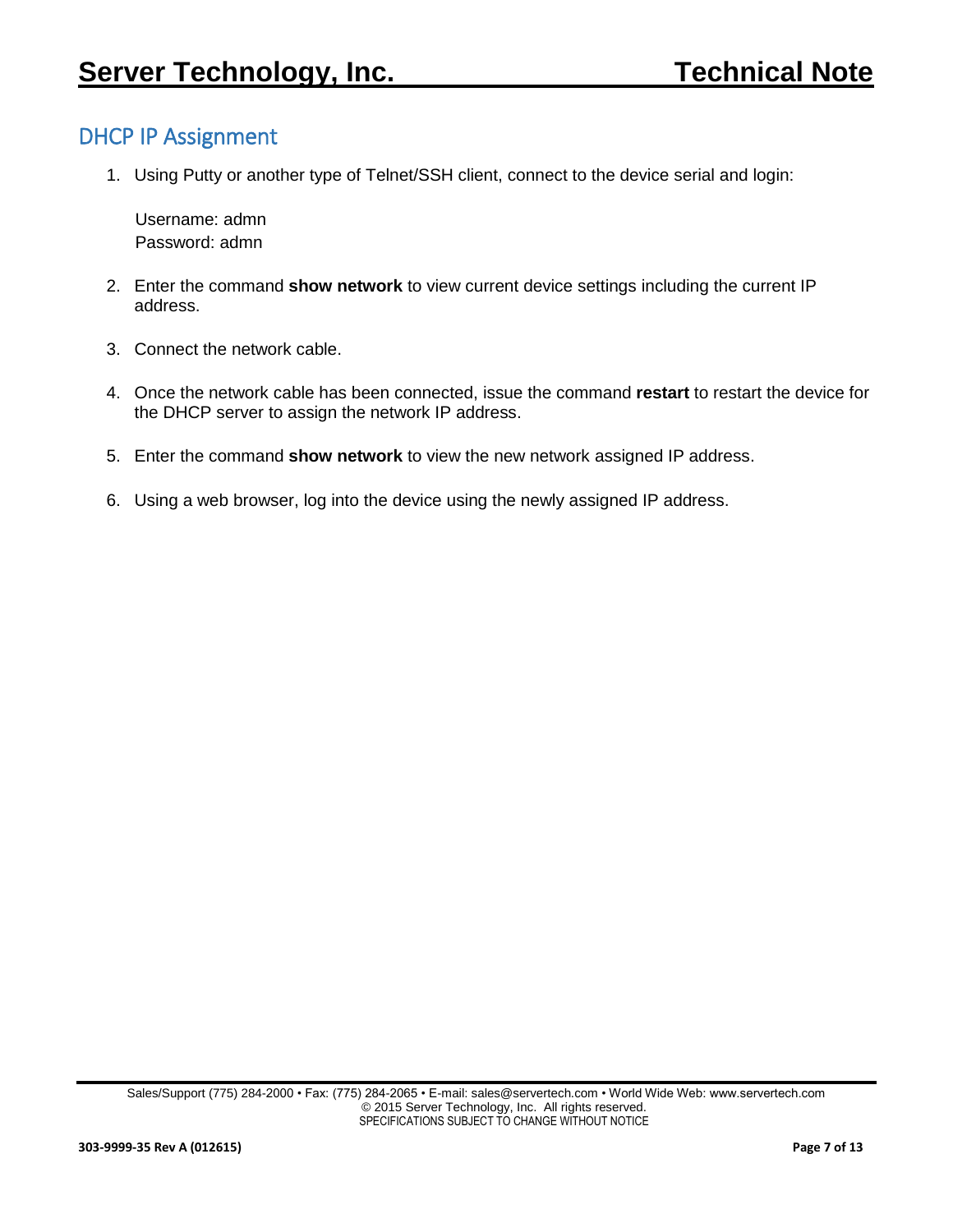**M** ServerTech Blog

Jan 16, 2015: Three Data Center Power Resolutions for 2015

٥

# <span id="page-7-0"></span>Downloading CDU Firmware from the Website

1. From your root C:\ drive, create a folder named **temp**.

C:\TEMP

2. Obtain the desired firmware version by going to:

<http://www.servertech.com/support>

3. Click the **Download Latest Firmware** button as shown:

#### Data center power management products and solutions

Server Technology's experts produce the highest quality rackmount power distribution and monitoring solutions that help manage power capacity, reduce downtime and improve energy efficiency. Our extensive selection of Sentry PDUs is 100% performance tested for reliability and accuracy and is adaptable, enabling quick delivery of solutions that meet customer-specific requirements.



#### Or From the Support and Downloads page…



warranty support and service plans are also available for purchase; please contact your sales consultant for information and ordering. Our support engineers are available to provide you the support needed for all our products and services. If you need technical assistance please call us via our toll free hotline or submit an online support request

The Server Technology technical support team is available from 8 a.m. to 5 p.m. PST, Monday through Friday. After-hours service is provided to ensure your requests are handled quickly no matter what time zone or country you are located in.

Our service engineers are continuously factory trained to meet your individual needs and solve problems. They have experience in both domestic and international Data Center support with the on-site Data Center experience that you expect.

Sales/Support (775) 284-2000 • Fax: (775) 284-2065 • E-mail: sales@servertech.com • World Wide Web: www.servertech.com © 2015 Server Technology, Inc. All rights reserved. SPECIFICATIONS SUBJECT TO CHANGE WITHOUT NOTICE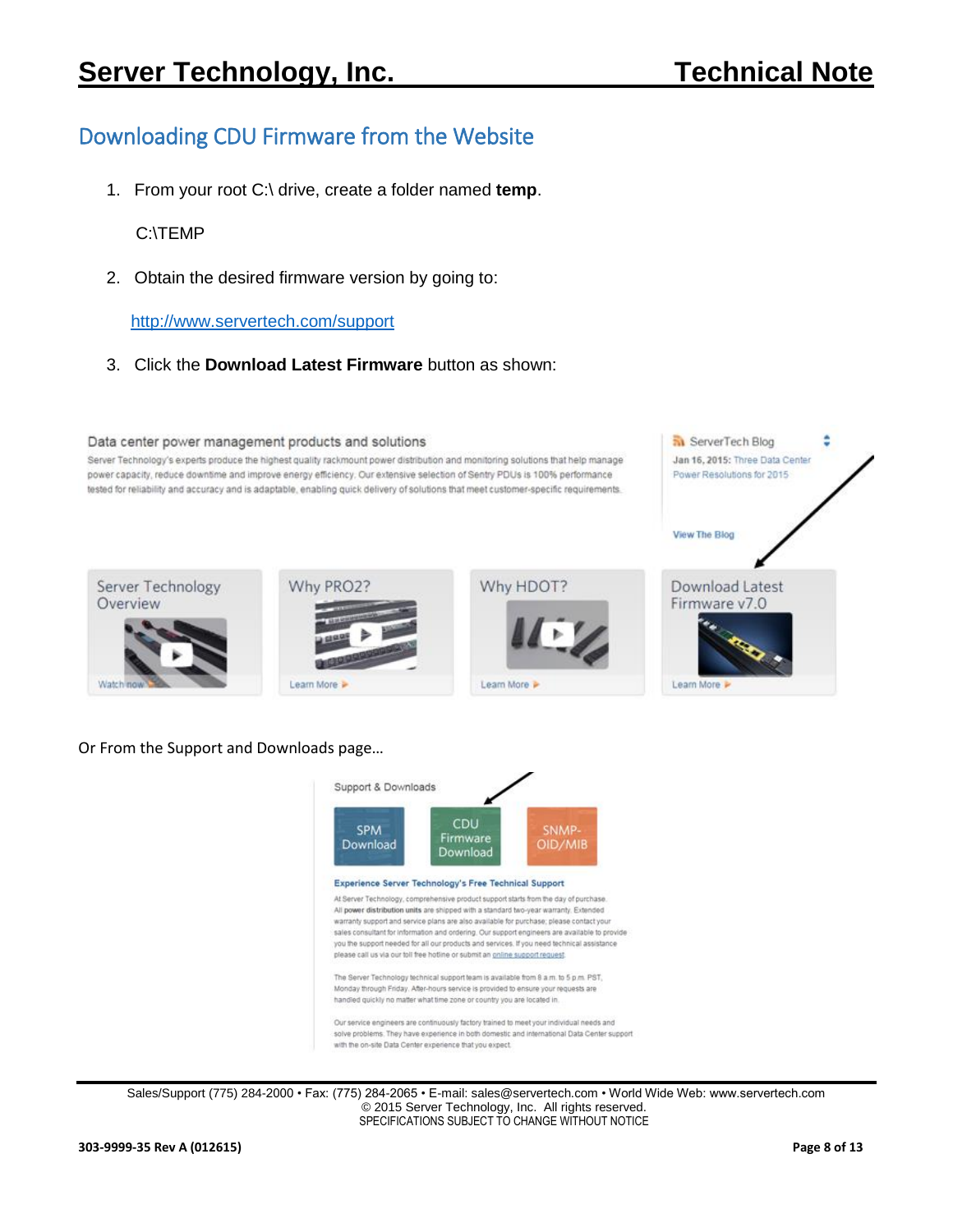4. Select the CDU Firmware Download link

### Support & Downloads



5. Select the desired folder based on the model you have:



Please select the firmware you are interested in above.

#### In this example, CDU switched firmware is being shown



6. Once downloaded, move this file to the C:\TEMP folder you created earlier.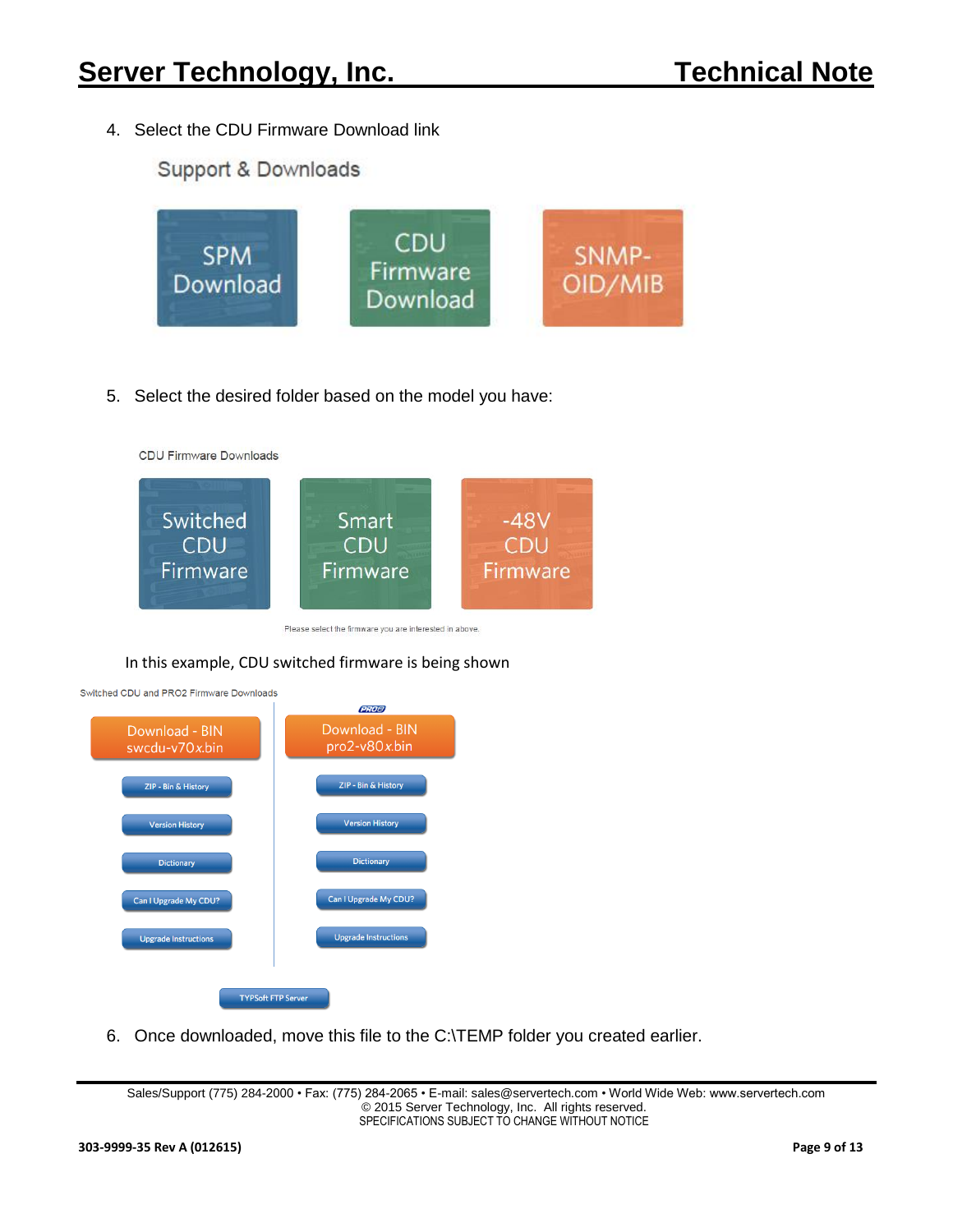## <span id="page-9-0"></span>Upgrading Firmware in the CDU Using FTP

1. Configure the screen to be as displayed below with the exception of typing in your IP address for "Host".

| <b>Server Technology</b>        | Sentry Switched CDU POPS PPIPS         |                                     |
|---------------------------------|----------------------------------------|-------------------------------------|
| System                          | <b>Configuration - FTP</b>             |                                     |
| <b>Outlet Control</b>           | <b>FTP</b>                             |                                     |
| <b>Power Monitoring</b>         | Configure FTP client options           |                                     |
| <b>Environmental Monitoring</b> | Host:                                  | 10.1.8.255                          |
| <b>Smart Load Shedding</b>      | Username:<br>Password:                 | Anonymous<br>Change                 |
| Configuration                   | Directory:                             |                                     |
| System                          | <b>Filename:</b>                       | swcdu-v70p.bin                      |
| <b>Network</b>                  | Apply<br>Cancel                        | Test                                |
| Telnet/SSH                      | Configure FTP automatic update options |                                     |
| <b>HTTP/SSL</b>                 | <b>Automatic Updates:</b>              | Disabled <b>v</b>                   |
| <b>Serial Ports</b>             | <b>Scheduled Day:</b>                  | Everyday<br>$\overline{\mathbf{v}}$ |
| <b>Towers</b>                   | <b>Scheduled Hour:</b>                 | 12 AM V                             |
| <b>Input Feeds</b>              | Apply Cancel                           |                                     |
| <b>UPS</b>                      | Configure FTP server options           |                                     |
| Outlets                         | <b>FTP Server:</b>                     | Enabled V                           |
| Shutdown                        | Apply<br>Cancel                        |                                     |
| Groups                          |                                        |                                     |
| <b>Users</b>                    |                                        |                                     |
| <b>FTP</b>                      |                                        |                                     |

- 2. Click **Apply**, then click **Test**. It should take about 10-20 seconds for the test to come back as "Test Passed – update available".
- 3. If the test passed, go to the **Tools > Restart** page, use the drop-down arrow, select "Restart and download firmware via FTP", and click **Apply**.



Sales/Support (775) 284-2000 • Fax: (775) 284-2065 • E-mail: sales@servertech.com • World Wide Web: www.servertech.com © 2015 Server Technology, Inc. All rights reserved. SPECIFICATIONS SUBJECT TO CHANGE WITHOUT NOTICE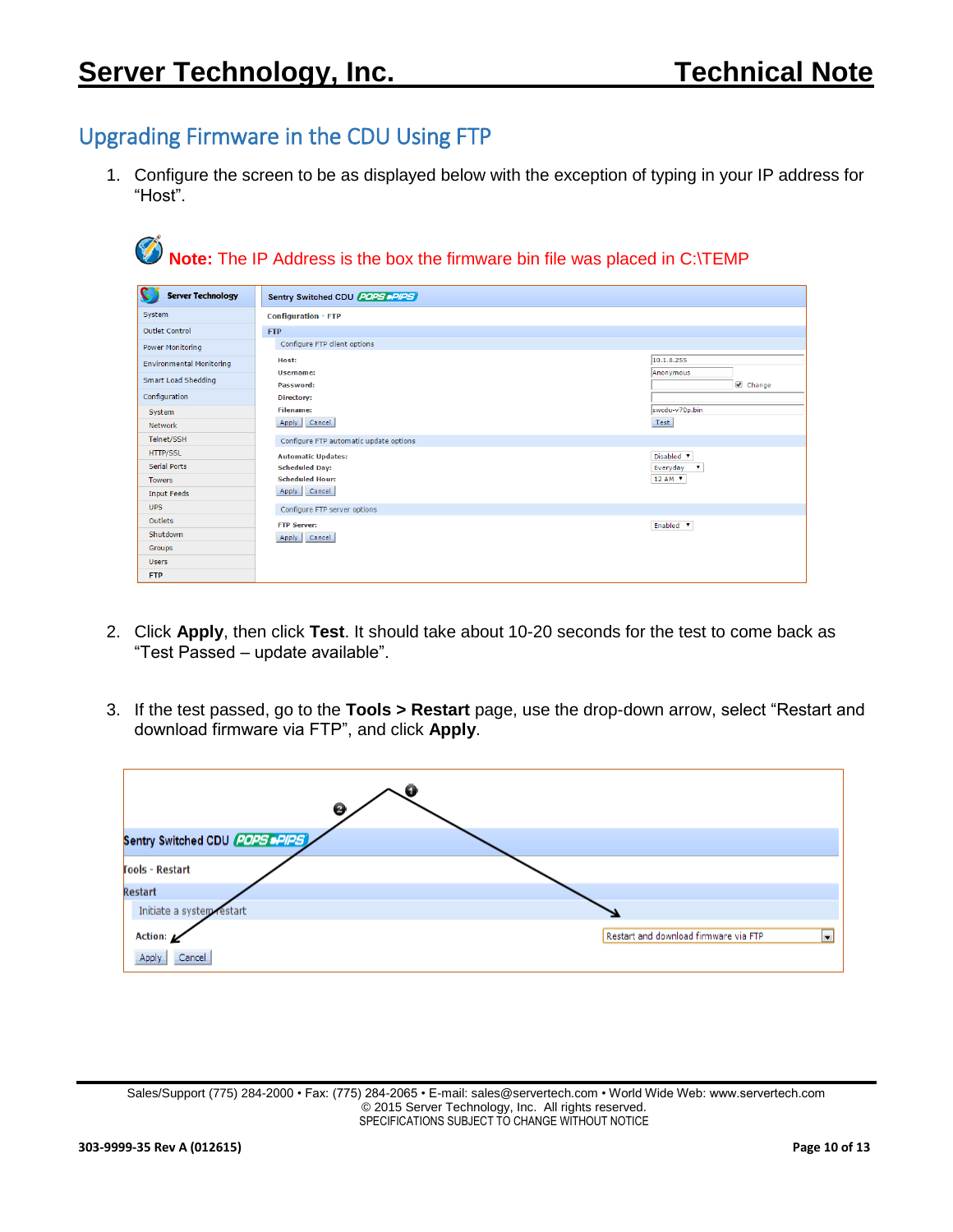# <span id="page-10-0"></span>Upgrading CDU Firmware

Ø **Note:** The following instructions are for uploading firmware only if the PDU is already running firmware version 7.0m or later.

- 1. Choose the desired upgrade file by clicking **Choose File**.
- 2. To upgrade your CDU, click **Upload**. This will restart the CDU's Management Module but will not interrupt the power the CDU is providing.

| <b>Server Technology</b>        | Sentry Switched CDU (20PS DPIPS)                                       |  |  |
|---------------------------------|------------------------------------------------------------------------|--|--|
| System                          | <b>Tools - Firmware</b>                                                |  |  |
| <b>Outlet Control</b>           | <b>Upload a System Firmware File</b>                                   |  |  |
| Power Monitoring                | Select and upload a system firmware file (*.bin)                       |  |  |
| <b>Environmental Monitoring</b> | Choose File No file chosen<br>Select a System Firmware File:<br>Upload |  |  |
| Smart Load Shedding             |                                                                        |  |  |
| Configuration                   |                                                                        |  |  |
| <b>Tools</b>                    |                                                                        |  |  |
| Ping                            |                                                                        |  |  |
| Change Password                 |                                                                        |  |  |
| <b>Firmware</b>                 |                                                                        |  |  |

| Sentry Switched CDU (20PS DPIPS)                 |                                                                 |
|--------------------------------------------------|-----------------------------------------------------------------|
| <b>Tools - Firmware</b>                          |                                                                 |
| Upload a System Firmware File                    |                                                                 |
| Select and upload a system firmware file (*.bin) |                                                                 |
| Select a System Firmware File:<br>Upload         | Choose File   swcdu-v70p.bin<br>Upload in progress Please wait. |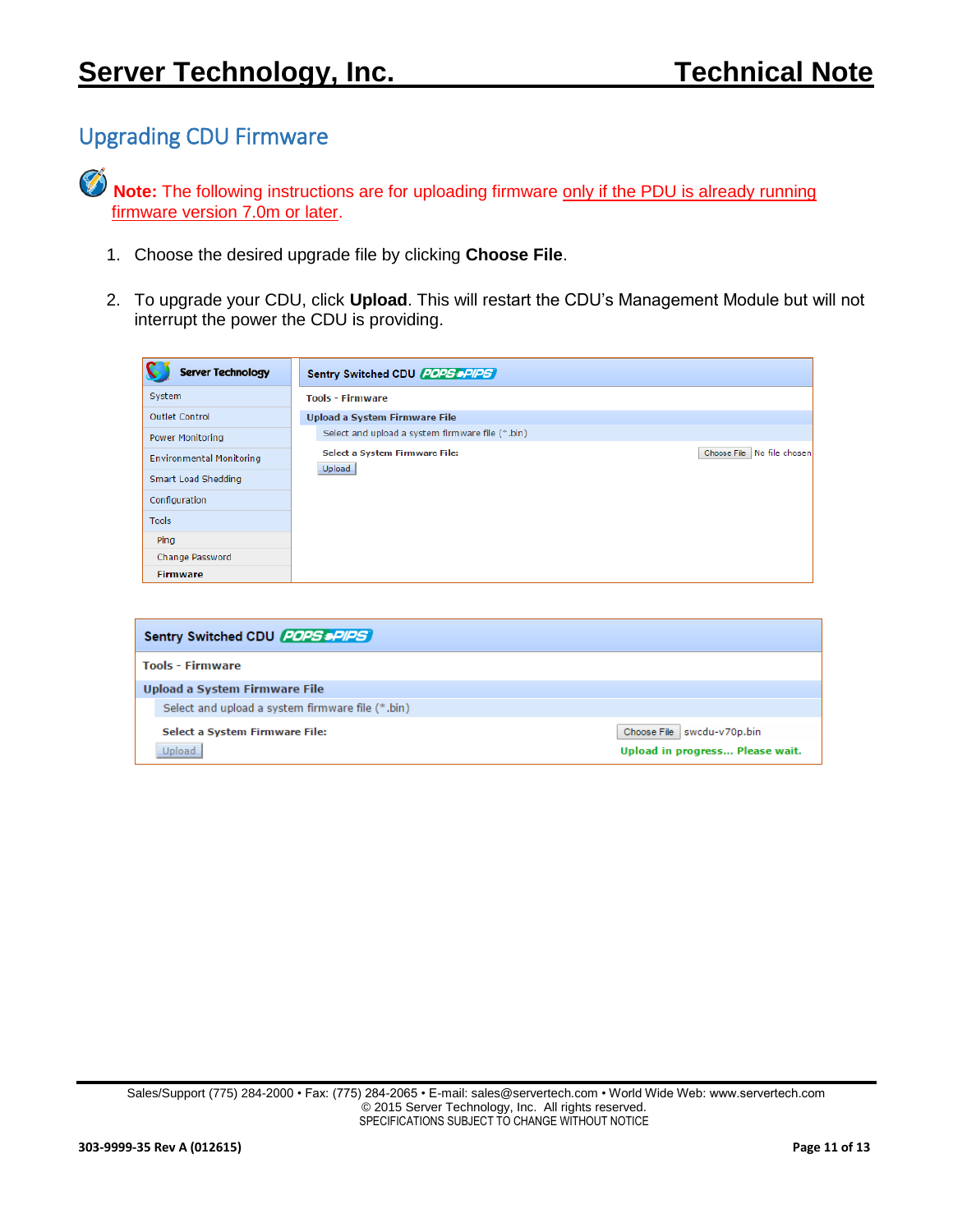# <span id="page-11-0"></span>TYPSoft FTP Server Settings

The following instructions show how to work with the TYPSoft FTP windows:

| F TYPSoft FTP Server                                                                                                                   |  |
|----------------------------------------------------------------------------------------------------------------------------------------|--|
| File<br>Help<br>Server Setup<br>User Info<br>Main                                                                                      |  |
| TYPS oft FTP Server Version 1.10<br>Written by Marc Bergeron - TYPSoft<br>[3:12:35 PM] - Server Started<br>[3:12:35 PM] - FTP Port: 21 |  |

- 1. To access the next slide, click **Setup** and then click **Users**.
- 2. In the List of Users in the left-pane, click Anonymous to highlight the option, and make a change by increasing the "Max. of User per account:" value from 0 to 10, as follows:

| <b>User Setup</b> |                                                                             |    |                                                |                       | $\Sigma$ |
|-------------------|-----------------------------------------------------------------------------|----|------------------------------------------------|-----------------------|----------|
| List of Users     | Password                                                                    |    | Directory Access <sup></sup>                   |                       |          |
| Anonymous         | << Encrypt >>                                                               |    | <b>C:VTEMPY</b>                                |                       |          |
|                   | Root Directory                                                              |    |                                                |                       |          |
|                   | <b>C:VTEMPV</b>                                                             |    |                                                |                       |          |
|                   | Disable User Account<br>Virtual Directory Showing<br>"/C:/Directory/" = "/" |    |                                                |                       |          |
|                   | Max. of User<br>per account:                                                | 10 |                                                |                       |          |
|                   | Max, of simultaneous user<br>per account/per IP:                            | l0 | <b>C:VTEMPV</b>                                |                       |          |
|                   | Time-Out: (Min) [Max.: 600 min]<br>$0 = N_0$ Time Limit                     | I٥ | Add<br>Files                                   | Modify<br>Delete      |          |
| New User          |                                                                             |    | Download<br>⊽                                  | $\nabla$ Delete       |          |
|                   |                                                                             |    | $\nabla$ Upload                                | □ No Access           |          |
| Copy User         |                                                                             |    | Rename Files and Directories<br>⊽              |                       |          |
| Rename User       | File for Welcome Message                                                    |    | Directory                                      | $\nabla$ Remove       |          |
| Delete User       |                                                                             |    | $\overline{\mathsf{v}}$ Create<br>Virtual Link | Sub Directory Include |          |
| Save              | File for Goodbye Message                                                    |    |                                                |                       |          |
| Close             |                                                                             |    |                                                |                       |          |

3. To return to the original TYPSoft window, click **Save**.

**Note:** If preferred, the User Setup window can remain displayed as shown above.

Sales/Support (775) 284-2000 • Fax: (775) 284-2065 • E-mail: sales@servertech.com • World Wide Web: www.servertech.com © 2015 Server Technology, Inc. All rights reserved. SPECIFICATIONS SUBJECT TO CHANGE WITHOUT NOTICE